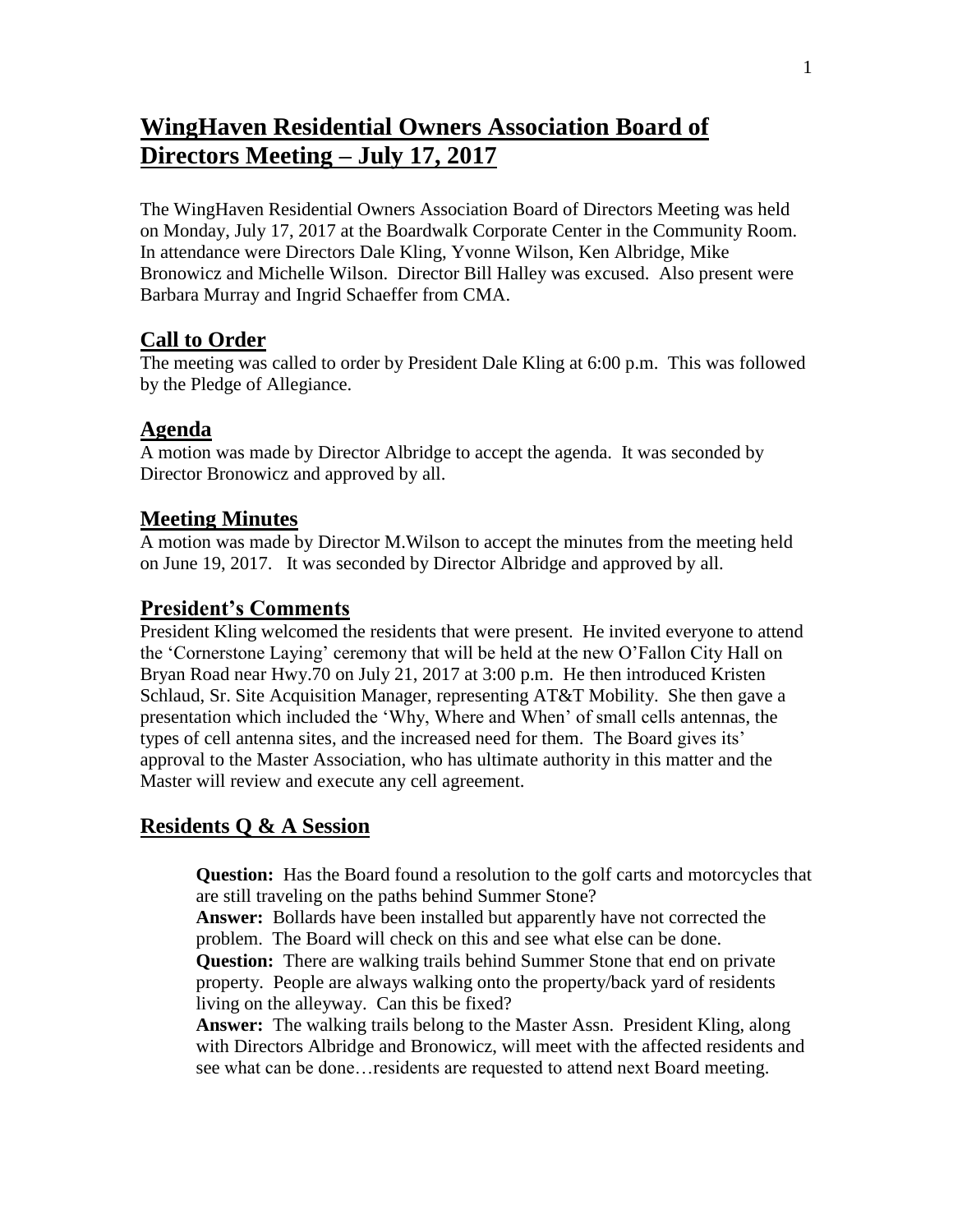**Question:** WingHaven Life magazine ads are out of date! Can anything be done to correct this problem? The magazine no longer represents the best interest of our community and the magazine is also using the WingHaven logo. **Answer:** President Kling will call the Master Assoc. and Brian Cooper regarding the WingHaven Life magazine.

**MOTION -** A motion was made that President Kling call the Master Assn. and recommend they pull the logo because the magazine no longer represents a good image of WingHaven. The motion was made by President Kling, seconded by Director Albridge and approved by all.

#### **Treasurer's Report**

Director Albridge reported that our July income is \$531K. The alley income of \$32.4K stays slightly above average. Our overall operational expenses thru July are \$368.6K. Administration expenses in July are \$32.1K. Electricity came in under average, but water came in slightly more than average. Grounds expenses thru June are \$47.5K. Parks and Gardens expenses will be under budget. Alley expenses were \$3.1K under average. We are currently holding a \$144.6K surplus in our cash position. We continue to look forward to a good year for WingHaven. As always, any questions can be emailed to Director Abridge. His email address is listed on the WROA website---www.wroa.info.

#### **Committee Reports**

**WingHaven Events** – on July 29, 2017, the  $2<sup>nd</sup>$  National Night Out for Neighborhood Watch will be held at the Parks & Gardens beginning at 5:30 p.m. with the landing of the AirEvac helicopter. There will be fun and games for children and later in the evening a concert. Aug. 12 will be the June make-up concert and on Aug. 26 will be the summer Pub Crawl…more information to follow on the web site. The WingHaven Events committee just received their official live entertainment permit.

**Architectural -** Director Albridge reported there were five requests and the committee approved all five.

**Grounds** – on Thornridge Drive, two trees were taken out and three were trimmed. The monument on Falcon Hill Pkwy is being fixed and will be done in late August or early September. The resident inquiring about this problem has been informed by the Board. Shrubs will be replaced after the monument is fixed.

**Beautification** - Runyon will be spraying the garden twice a month. Michelle had obtained a quote to clean up the island in Summer Stone (Proposal 7931). **MOTION** - President Kling made a motion to approve #1, #2 and #3 on proposal 7931 from Runyon in the amount of \$435. It was seconded by Director M.Wilson and approved by all.

#### **Neighborhood Watch Report –** no report